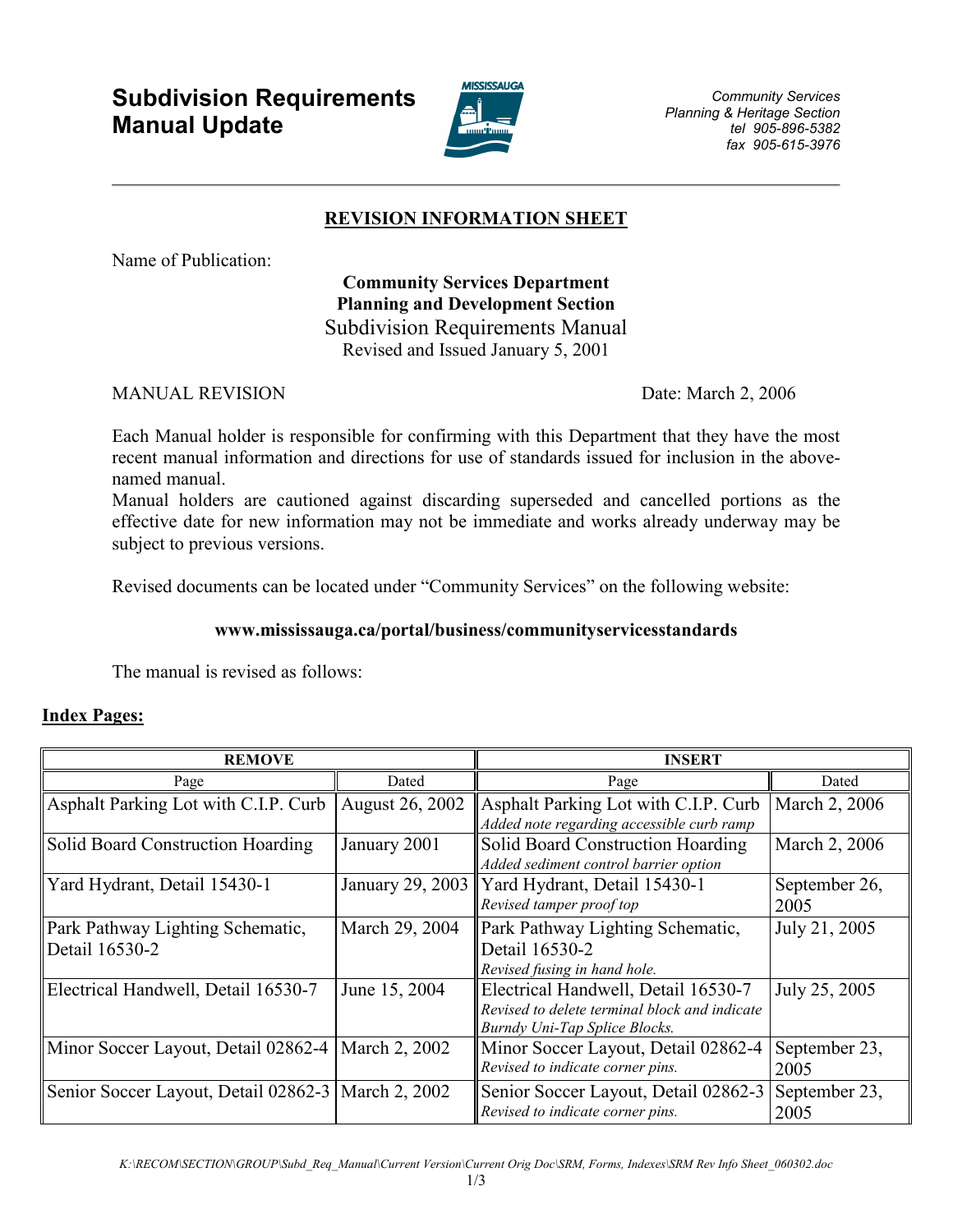| Water Service, Specification 15400                           | January 29, 2003                | Water Service, Specification 15400<br>Revised to indicate updated product<br>distribution information, tamper proof top.                                                           | September 26,<br>2005        |
|--------------------------------------------------------------|---------------------------------|------------------------------------------------------------------------------------------------------------------------------------------------------------------------------------|------------------------------|
| Electrical Pathway Lighting Design<br>Specification 16010    | July 5, 2004                    | <b>Electrical Pathway Lighting Design</b><br>Specification 16010<br>Revised to indicate new fusing information,<br>delete terminal block and add Burndy Uni-<br>Tap Splice Blocks. | September 26,<br>2005        |
| Electrical Pathway Lighting Systems,<br>Specification 16500  | July 5, 2004                    | Electrical Pathway Lighting Systems,<br>Specification 16500<br>Revised to indicate new fusing information,<br>delete terminal block and add Burndy Uni-<br>Tap Splice Blocks.      | September 26,<br>2005        |
| Request for Inspection Form                                  | Revised<br>February 26,<br>2004 | Request for Inspection Form<br>Revised to indicate Detail 02830-4 - Page<br>Wire Hoarding and Sediment Control                                                                     | revised February<br>15, 2005 |
| Detail 16530-5 – Electrical Power<br>Pedestal Schematic      | revised June 16,<br>2004        | Detail 16530-5 – Electrical Power<br>Pedestal Schematic<br>Revised to show current Enersource #6 Cu<br>R.W.U. service provision to park and<br>indicate connection responsibility  | revised February<br>13, 2005 |
| Detail 02870-2 - Removeable Offset<br>Gates                  | January 2001                    | Detail 02870-2 - Removeable Offset<br>Gates                                                                                                                                        | February 9, 2005             |
| New Item                                                     | January 2005                    | Detail $02830-4$ – Page Wire<br>Hoarding and Sediment Control                                                                                                                      | January 10, 2005             |
| Detail 16530-2 - Park Pathway<br><b>Lighting Schematic</b>   | May 24, 2002                    | Detail 16530-2 - Park Pathway<br><b>Lighting Schematic</b>                                                                                                                         | March 29, 2004               |
| Detail 16530-3 - Pole and Conduit<br>Location and Alignment  | May 24, 2002                    | Detail 16530-3 - Pole and Conduit<br>Location and Alignment                                                                                                                        | March 29, 2004               |
| Detail 16530-4 - Electrical Power<br>Pedestal                | May 24, 2002                    | Detail 16530-4 - Electrical Power<br>Pedestal                                                                                                                                      | March 29, 2004               |
| Detail 16530-5 - Electrical Power<br>Pedestal - Schematic    | May 24, 2002                    | Detail 16530-5 - Electrical Power<br>Pedestal - Schematic                                                                                                                          | June 16, 2004                |
| Detail 16530-6 - Standard Park Path<br>Lightpole             | May 24, 2002                    | Detail 16530-6 - Standard Park Path<br>Lightpole                                                                                                                                   | April 22, 2004               |
| New Detail - required by Electrical<br>Safety Authority      |                                 | Detail 16530-7 - Electrical Handwell                                                                                                                                               | June 15, 2004                |
| Specification 16010 - Electrical<br>Pathway Lighting Design  | May 8, 2002                     | Specification 16010 - Electrical<br>Pathway Lighting Design                                                                                                                        | July 5, 2004                 |
| Specification 16500 - Electrical<br>Pathway Lighting Systems | May 8, 2002                     | Specification 16500 - Electrical<br>Pathway Lighting Systems                                                                                                                       | July 5, 2004                 |
| Request for Inspection Form                                  | October 15, 2003                | Request for Inspection Form<br>Revised to reflect Fees and Charges By-Law<br>0005-2004 Re-Inspection Fee                                                                           | February 26,<br>2004         |
| Request for Inspection Form                                  | May 14, 2002                    | Request for Inspection Form<br>Revised to reflect name change to Planning<br>and Heritage Section                                                                                  | October 15, 2003             |
| Detail 16530-4<br><b>Electrical Power Pedestal</b>           | May 24, 2002                    | Detail 16530-4<br><b>Electrical Power Pedestal</b><br>Tamper Proof Bolts included per Electrical<br>Pathway Lighting Design Specification<br>16010                                 | August 21, 2003              |